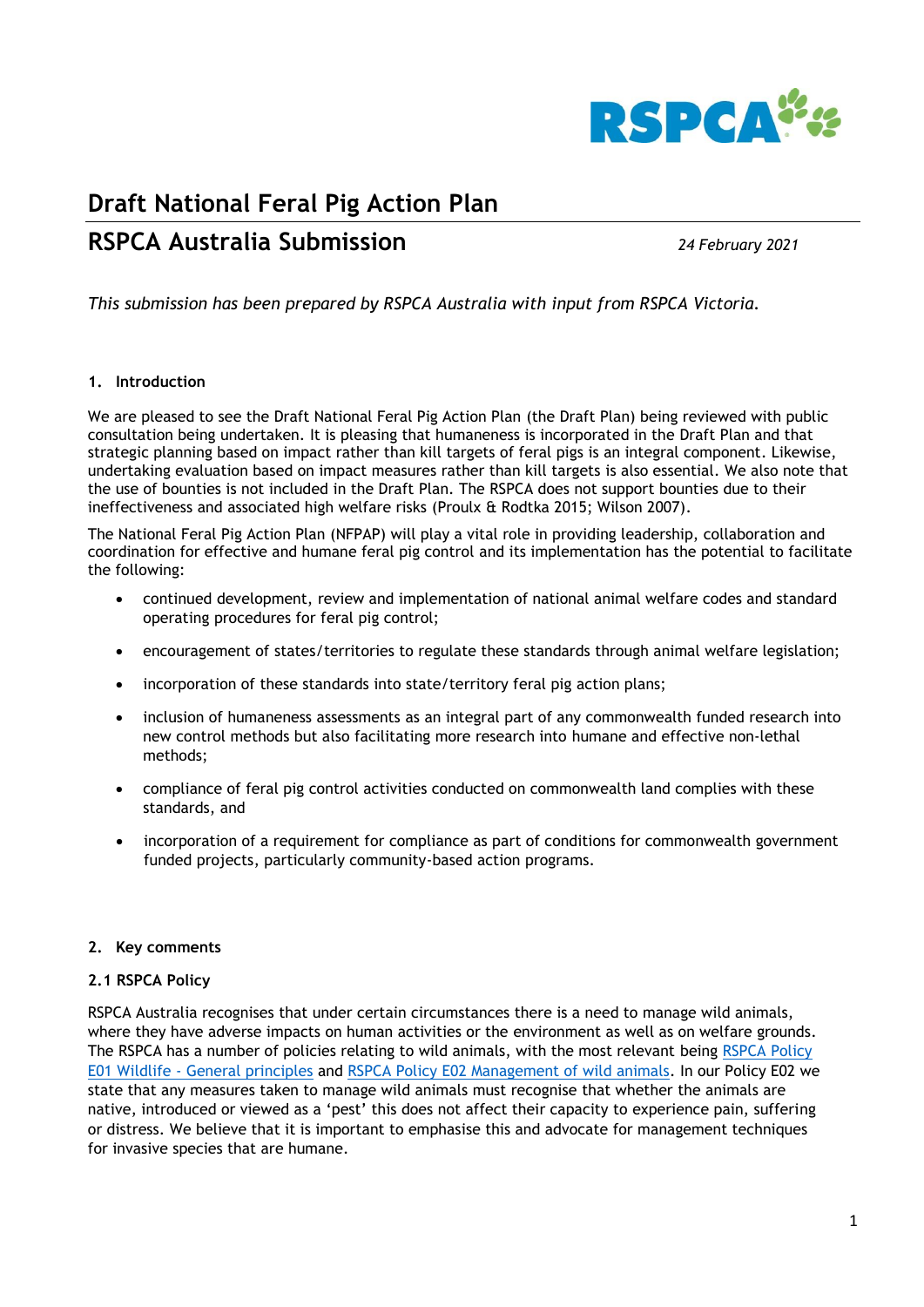# **2.2 Importance of animal welfare in pest animal control**

# *2.2.1 Acknowledgement of animal welfare/humaneness*

There is increasing community concern and expectations regarding the treatment of vertebrate pest animals. In the past, little scrutiny was given to the animal welfare impacts of vertebrate pest control methods. However, over the past decade, there has been an increasing number of papers published on this important issue (Littin & Mellor 2005; Littin et al 2014; Beausoleil & Mellor 2015). As a consequence, there has been a greater focus on animal welfare in management plans and strategies. The RSPCA is pleased to note that humaneness is included in the Draft Plan's mission statement. However, the RSPCA advocates that 'humaneness' be included in the following statement (on page 5), as there is an urgent need to ensure that any new methods are both humane and effective and that existing methods which are promoted are the most humane available.

# *Identifying, improving and promoting existing and new strategies and technologies to improve the humaneness and effectiveness of control programs;*

For example, an important opportunity exists for the program to actively promote and support the use of sodium nitrite in preference to 1080. Based on experimental studies, the onset of clinical signs of 1080 poisoning for feral pigs appear to be between 2.8 and 80 hours after ingestion of the poison (Sherley 2007). Physiological signs of 1080 poisoning as described in [SOP 005 Poisoning of feral pigs with sodium fluroacetate](https://pestsmart.org.au/toolkit-resource/poisoning-of-feral-pigs-with-sodium-fluroacetate-1080/)  [\(1080\)](https://pestsmart.org.au/toolkit-resource/poisoning-of-feral-pigs-with-sodium-fluroacetate-1080/) include:

- salivation
- **jaw chomping**
- vomiting (may result in sub-lethal dose leading to prolonged death over several days)
- increased lethargy
- laboured breathing (sense of breathlessness is an aversive experience)
- squealing (indicative of pain)
- manic running (risk of injury and pain)
- paralysis or convulsions
- coma and death.

Non-target poisoning is also a risk with 1080 baiting due to access to baits, vomitus and poisoned feral pig carcasses. Feral pigs baits contain 72mg 1080 per bait, which is a very high concentration, especially compared to wild dog baits, which typically contain only 6mg 1080 per bait. Thus, non-target risks are much greater due to increased access to more 1080 toxin.

## **2.3 Specific comments**

## Page 11

Under *Defining the Issue*, end of the third paragraph, it is pleasing to note that the Draft Plan mentions that recreational hunting pursuits are generally not related to population control. It should also be mentioned that some recreational hunting activities do not align with and are in fact in breach of animal welfare legislation, including the use of knives to 'stick' pigs, (rather than using a single fatal shot to the brain) and setting dogs on pigs causing extreme pain and suffering (Orr 2019).

## Page 18

## Under *Current Situation and Gap Analysis*, *Strengths of current feral pig best practice management*;

## *Strong suite of humane, best practice management methods available for use by land managers*

The RSPCA does not believe that there is a strong suite of humane, best practice management methods currently available for feral pig control. This view is based on the relative humaneness matrix, which shows that only four of the seven control methods (have not included warfarin or CSSP as these should not be used) listed are relatively more humane (Sharp & Saunders 2011). Two methods rely on the use of 1080 which is not considered to be a humane toxin and shooting trapped feral pigs poses many welfare risks. So overall, it appears that there is only one cost-effective and relatively humane broadscale method – sodium nitrite baiting (shooting is considered humane but is labour intensive and therefore has limited application for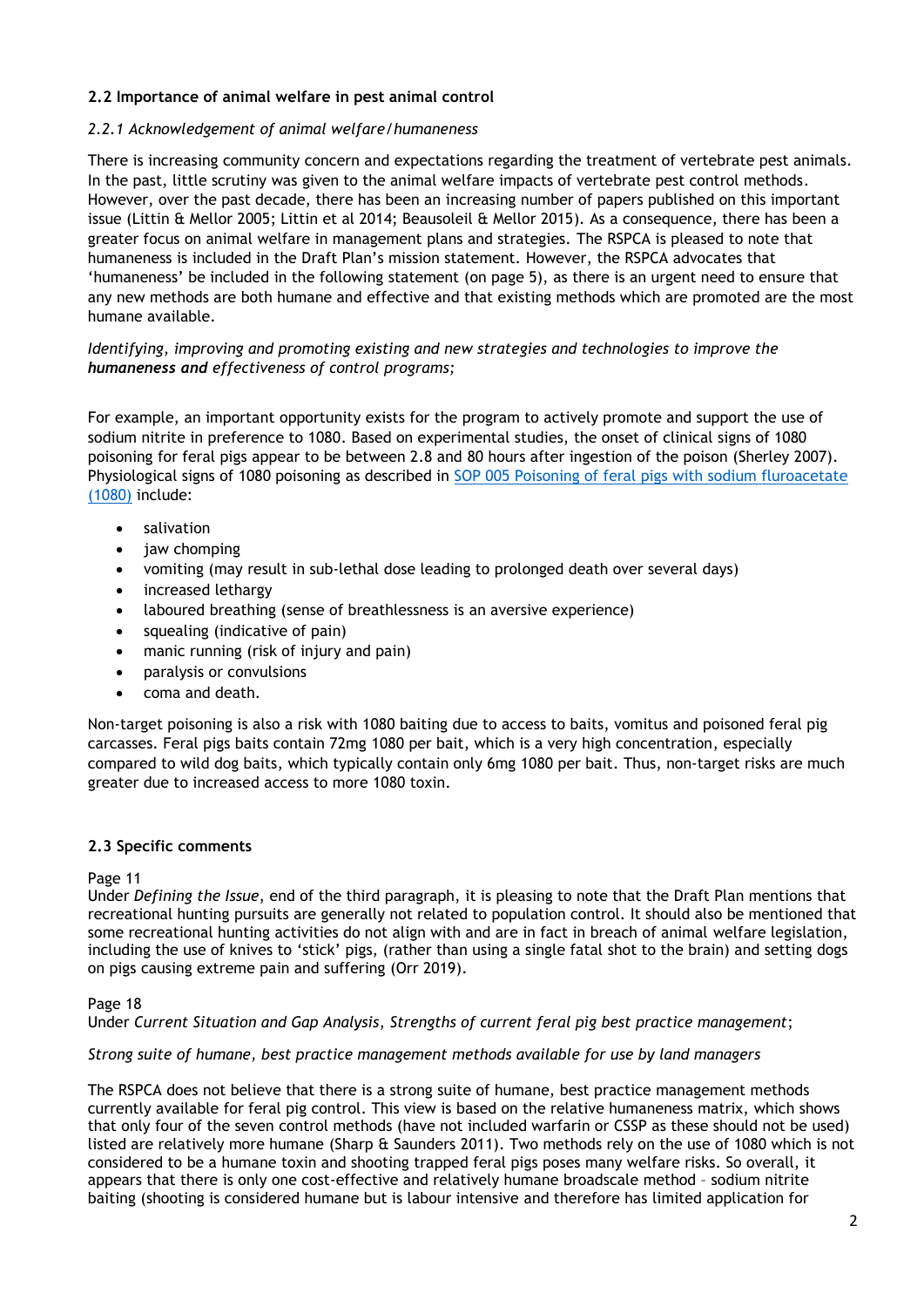broadscale control). The RSPCA strongly advocates for further research to develop more humane methods and for the Draft Plan to acknowledge this and thereby discourage the use of 1080 baits.

# Page 20

Case Study D Learning on Country Program – Maningrida, Northern Territory, it mentions; *…trial different trapping methods and investigate the use of various bush food baits in different areas to attract feral pigs into traps.*

It is acknowledged that these types of local activities, are very important and provide valuable opportunities to gain further knowledge and understanding. However, it is essential that all field 'trials' are approved by an animal ethics committee (AEC). Relevant details aren't provided in the case study description, so it is difficult to ascertain if AEC approval has been granted for the work associated with this particular case study. Nonetheless, it is essential to ensure that all community-based studies undertaken under the auspices of the NFPAP are approved by an animal ethics committee to ensure that appropriate welfare standards are met, as well as to provide the opportunity to publish results.

Another issue of concern that this case study highlights relates to the humane killing of trapped pigs. It is essential that if trapping is to occur then pigs must be killed humanely. If this cannot be achieved using a firearm (i.e., a single fatal head shot), then other options must be considered including providing a bait station using sodium nitrite so that trapped pigs can consume toxic baits resulting in a relatively humane death. It is essential that there is transparency and accountability regarding methods used to kill trapped feral pigs.

# Page 21

Under *3. Goals, Objectives and Actions*, the RSPCA is pleased that humaneness is included in *Goal 2 - Build community awareness of impacts caused by feral pigs and enhance capacity and capability of land managers to apply humane, best practice management*.

# Page 22

Under *Objective 1.1 Provide national leadership, governance and coordination Action 1.2.1 Ensure national consistency in humane, best practice feral pig management*.

An important outcome to be included under this action is that [national Welfare Code of Practice \(COP\)](https://pestsmart.org.au/toolkit-resource/code-of-practice-feral-pigs/) and [Standard Operating Procedures \(SOPs\)](https://pestsmart.org.au/toolkit-resource/evaluate-and-modify-your-feral-pig-plan/) for feral pig control are not only updated but agreed to, adopted and implemented. It is also essential to monitor compliance with the COP and SOPs. This can also be incorporated as another performance measure (highlighted in bold) for *a) State, regional and local plans reflect the goals, objectives, codes of practice and standard operating procedures of NFPAP.*

Incorporation of agreed national welfare codes of practice and standard operating procedures for feral pig management must be explicit within the Draft Plan to demonstrate a commitment to animal welfare and to help ensure that social licence is maintained for the ongoing control of feral pigs. Without this and other recommendations to enhance animal welfare suggested by the RSPCA in this submission, it will be very difficult for the plan to deliver on this goal.

# Page 23

Under *Objective 1.2 Drive collaborative, coordinated and informed approaches to feral pig management. Action 1.2.1 Ensure strategic, adaptive and humane feral pest management at a community, regional and national level.*

An essential element to achieve humane feral pest management at all three levels is to have all the national [Welfare Codes of Practice](https://pestsmart.org.au/toolkit-resource/trapping-of-feral-pigs/) (COPs) for all the vertebrate species regulated under animal welfare legislation in each jurisdiction. This is an important purpose of these COPs – to ensure that minimal legal standards are applied to all vertebrate pest control activities. This would be a simple and effective way to achieve consistently higher welfare standards across all jurisdictions. Strong advocacy by key national and state/territory based vertebrate pest advisory groups could achieve national adoption of these COPs. Adoption and regulation of national welfare COPs should be included as an additional outcome and performance measure under the Draft Plan.

Given that incorporating COPs into animal welfare legislation may take some time to achieve, it is recommended that an additional outcome be included in the Draft Plan for all activities under the auspices of the NFPAP and all government funded vertebrate pest animal control activities (as a condition of funding) must comply with relevant SOPs and COPs.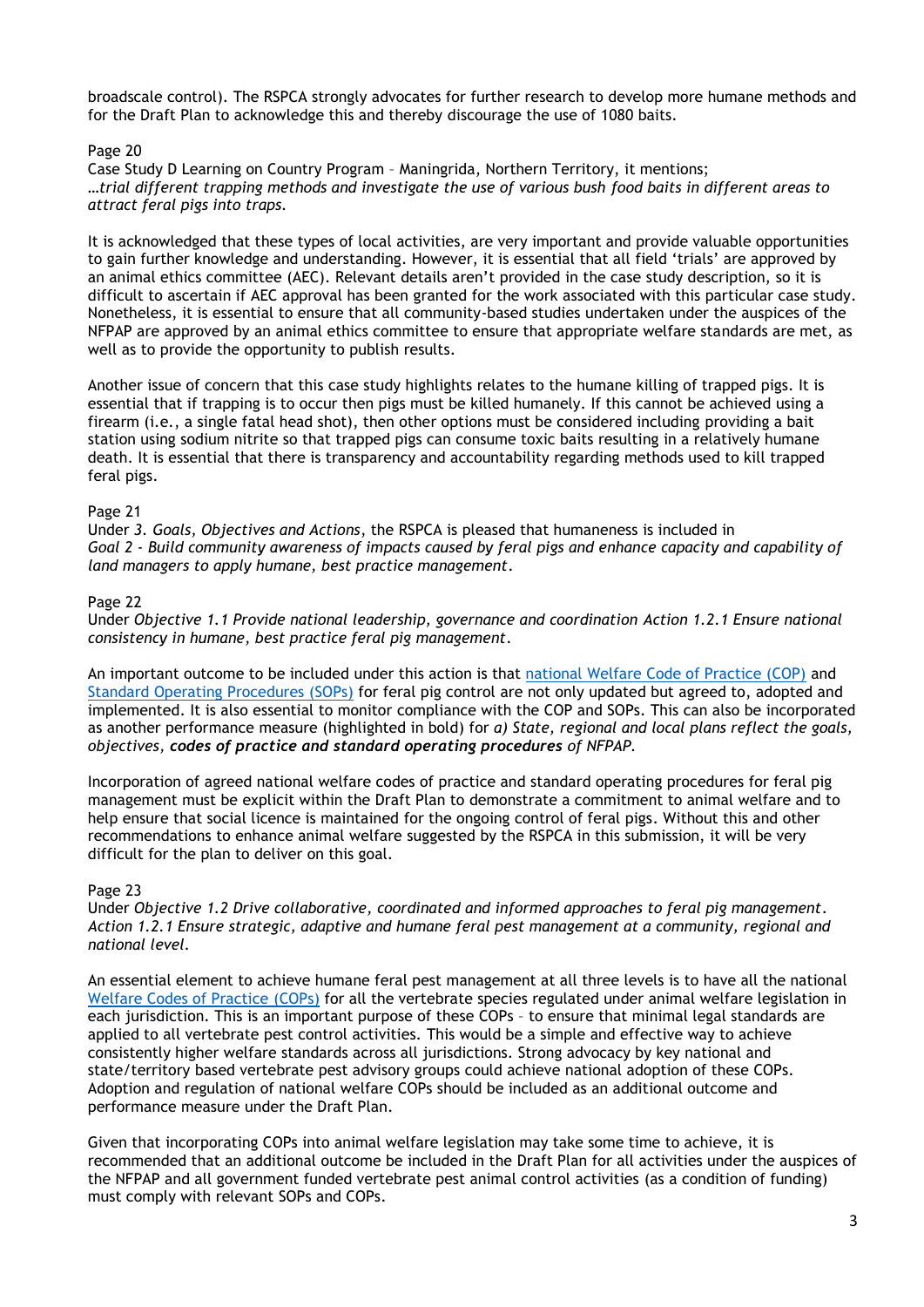Page 26

Under *Objective 2.2 Strengthen land manager capacity and capability to effectively apply humane feral pig best practice management.*

*Action 2.2.1 Implement national recognised and accredited training programs for feral pig best practice management.*

To ensure that the accredited training programs incorporate nationally consistent animal welfare principles and practices, an outcome and performance measure indicating that nationally agreed welfare COPs and SOPs will underpin the accredited training programs.

# Page 27

Under *Objective 3.1 Improve best practice feral pig management methodologies, tools and systems. Action 3.1.1 Ensure feral pig management resources are consistent, updated and incorporate new approaches and technologies.*

It is pleasing to see that one of the outcomes is to review the existing feral pig COP and SOPs as this is very important especially as the current [SOP 001 Trapping of feral pigs](https://pestsmart.org.au/toolkit-resource/trapping-of-feral-pigs/) lacks specific details relating to the humane shooting of trapped feral pigs. There are many welfare risks associated with this activity and it is unclear in the SOP how these are managed effectively. The RSPCA recommends that this SOP be reviewed as a matter of urgency to ensure that operators are able to shoot trapped pigs humanely or that another solution is developed to achieve a humane outcome other than by shooting very distressed and crowded animals in a trap.

# Page 28

Under *Objective 3.1 Improve best practice feral pig management methodologies, tools and systems. Action 3.1.3 Develop research, development and extension (RD&E) opportunities to inform action.*

'Humane' should be included in Outcome *e. New humane cost-effective technologies, systems and strategies developed for land managers to suppress feral pig populations and/or quantify impacts.*

Research of new techniques must be at least, but preferably more, humane than the most humane currently available method. Humaneness is essential to ensure that community acceptance of activities under the NFPAP is maintained.

# Page 29

Under *Objective 3.2 Drive collaboration, strategic and scientific approaches to best practice feral pig management to suppress, or eradicate, feral pig populations and minimise threats. Action 3.2.1 Support existing and implement new collaborative and coordinated feral pig management activities.*

In relation to the performance measure '*Land manager feedback on outcomes from collaborative activities operating at the local and regional scale collected by regional coordinator network using agreed templates.'*

The RSPCA recommends that the agreed template should include adherence to the feral pig welfare COP and relevant SOPs as well as the relative proportion of the most humane methods being used in comparison to overall methods being used for specific collaborative activities. This metric will assist in identifying if indeed the most humane methods are being used and to help determine what can be done to promote the use of the most humane methods where possible. This is essential to meet the NFPAP goal relating to humane best practice methods being used.

## Page 30

Under *Objective 3.3 Promote adoption of best practice in management plans Action 3.3.1 Develop nationally minimum guidelines for feral pig management plans and templates to promote consistency at local, regional and state/territory levels. Outcome c. Templates and supporting resources used by land managers to prepare feral pig management plans*.

It is essential that compliance with national welfare COP and SOPs for feral pig control is included.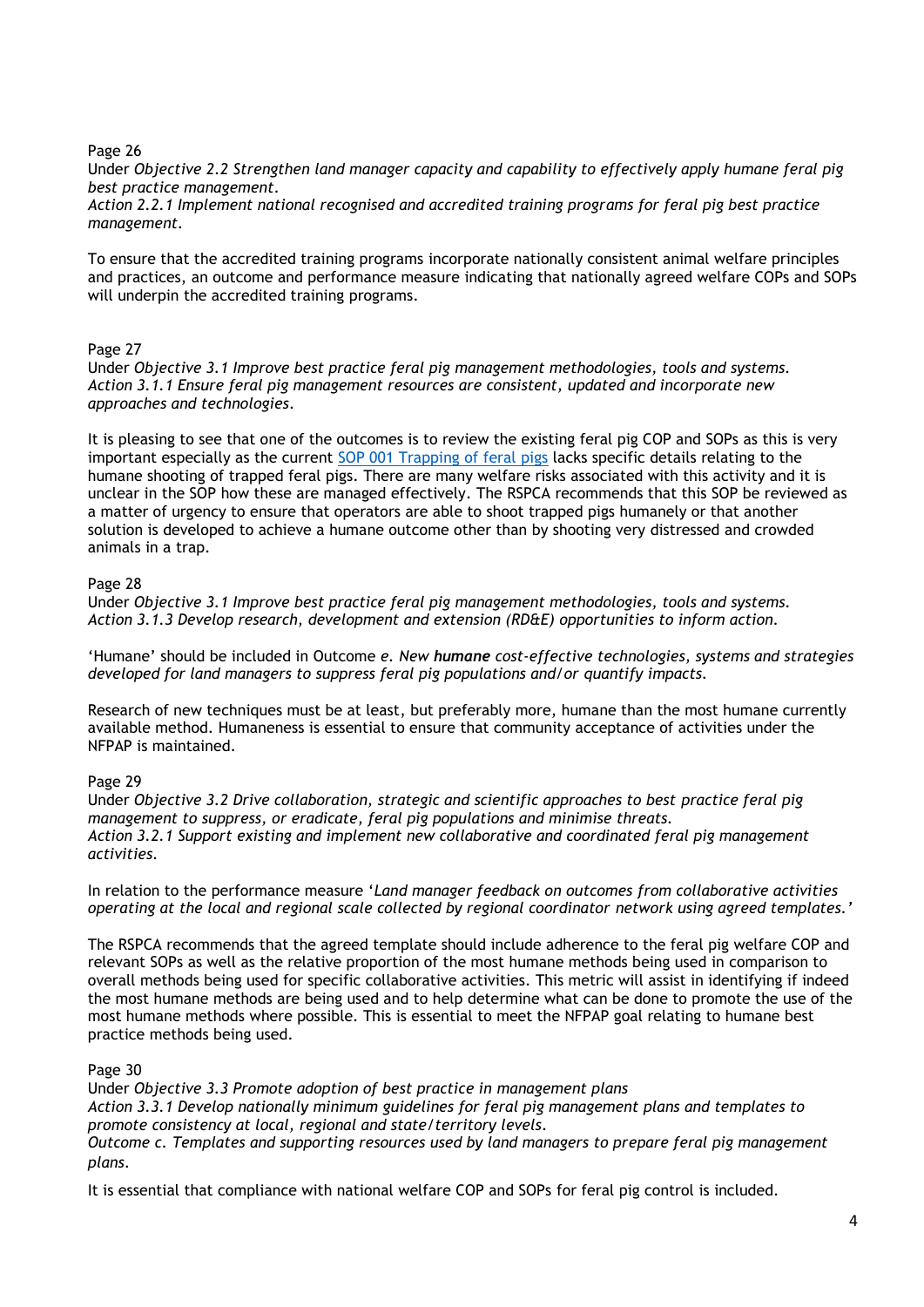#### Page 31 Under *4. Governance and Implementation*

The membership of the Scientific Advisory Panel should be described in the Draft Plan to ensure there is adequate coverage of key skills and knowledge including a member with recognized animal welfare expertise – this person should not be directly involved in the program. This is essential to ensure that Goal 2 of the Plan is achieved.

# Page 32 Glossary of terms

Under the definition of *Humane* - *The humaneness of a control method refers to the overall welfare impact that the method has on an individual animal (RSPCA 2019). Different techniques may be more or less humane depending on the species being controlled, nontarget risks, and the way in which each technique is applied.*

It is suggested to change 'Humane' is 'Humaneness' and that the definition change to 'Different techniques may vary in relative humaneness depending ….'

It is suggested to add the following definitions;

*Sentience* – the recognition of sentience particularly for invasive species helps to remind operators and others that these animals are capable of experiencing pain and suffering. Reference to sentience in the Draft Plan should also be included.

*Humane killing* – given that the Draft Plan relies on lethal control as the main management method, there should be reference to this in the glossary as these are integral to commitment to achieve humane outcomes. The humaneness description does not provide sufficient detail about what 'humane' is. The following description is recommended;

– when an animal is either killed instantly or rendered insensible until death ensues, without pain, suffering or distress.

## Page 32

An RSPCA 2019 reference is cited in the description of 'humane' but is not listed as a reference.

Other references are cited throughout the Draft Plan but are not listed, either as footnotes or at the end of the document.

## **References**

Beausoleil, NJ & Mellor, DJ (2015) Advantages and limitations of the 'Five Domains' model for assessing animal welfare impacts associated with vertebrate pest control. New Zealand Veterinary Journal 63: 37–43.

Hampton J, Hyndman T, Laurence M et al (2016) Animal welfare and the use of procedural documents: limitations and refinement. Wildlife Research 43:599–603.

Littin KE & Mellor DJ (2005) Strategic animal welfare issues: ethical and animal welfare issues arising from the killing of wildlife for disease control and environmental reasons. Sc & Tech Review, Office International des Epizooties 24(2):767-782.

Littin KE, Fisher P, Beausoleil NJ & Sharp T (2014) Welfare aspects of vertebrate pest control and culling: ranking vertebrate control techniques for humaneness. Sc & Tech Review, Office International des Epizooties 33:281–289.

Proulx G & Rodtka D (2015) Predator bounties in Western Canada cause animal suffering and compromise wildlife conservation efforts. Animals 5:1034-1046

Orr B, Malik R, Norris J et al (2019) The welfare of pig-hunting dogs in Australia. Animals 9:853.